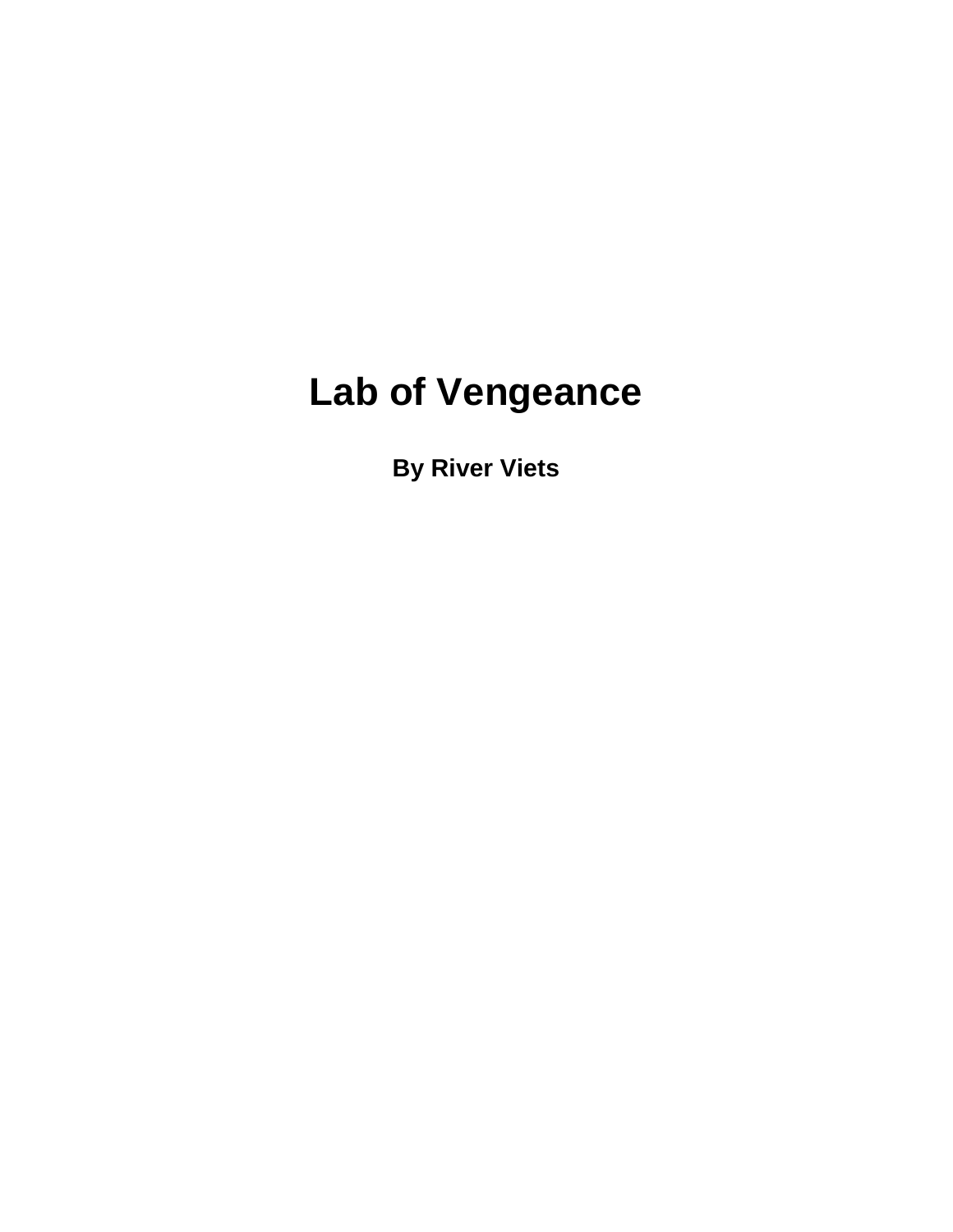Our 3 main characters want to avenge being made to experiment on DANGEROUS creatures, and return said creatures to their former forms and lives.

## **Characters:**

Ageless, genderfluid, immortal. These are shadow people created in an experiment gone wrong. They were scientists in a lab and their boss made them experiment on DANGEROUS creatures. They want to take care of the creatures that were made in the lab and change them back to the regular animals and then free them.

**Zoey -** can fly

**Zeno** - can form a second eyeball on top of their head and kill people when they look at them

(Zoey & Zeno are twins, they were not-identical twins as humans)

**Rin -** can imagine anything and it will come into existence/happen, the outlines of Rin change color based on emotion.

**Dr. Johnny Davidson -** They faked being a doctor to create this lab and experiment on dangerous animals. The lab found plants and animals to make medical treatments. A twisted billionaire who thinks he can get anything he wants. He wants to sell the animals after he creates them.

## **Setting:**

**Where:** The lab interior & exterior, New Jersey, USA Chrysalis Laboratory of NJ, Sandy Hook state park.

**When:** Date: November 4, 2019.

**Weather:** Cloudy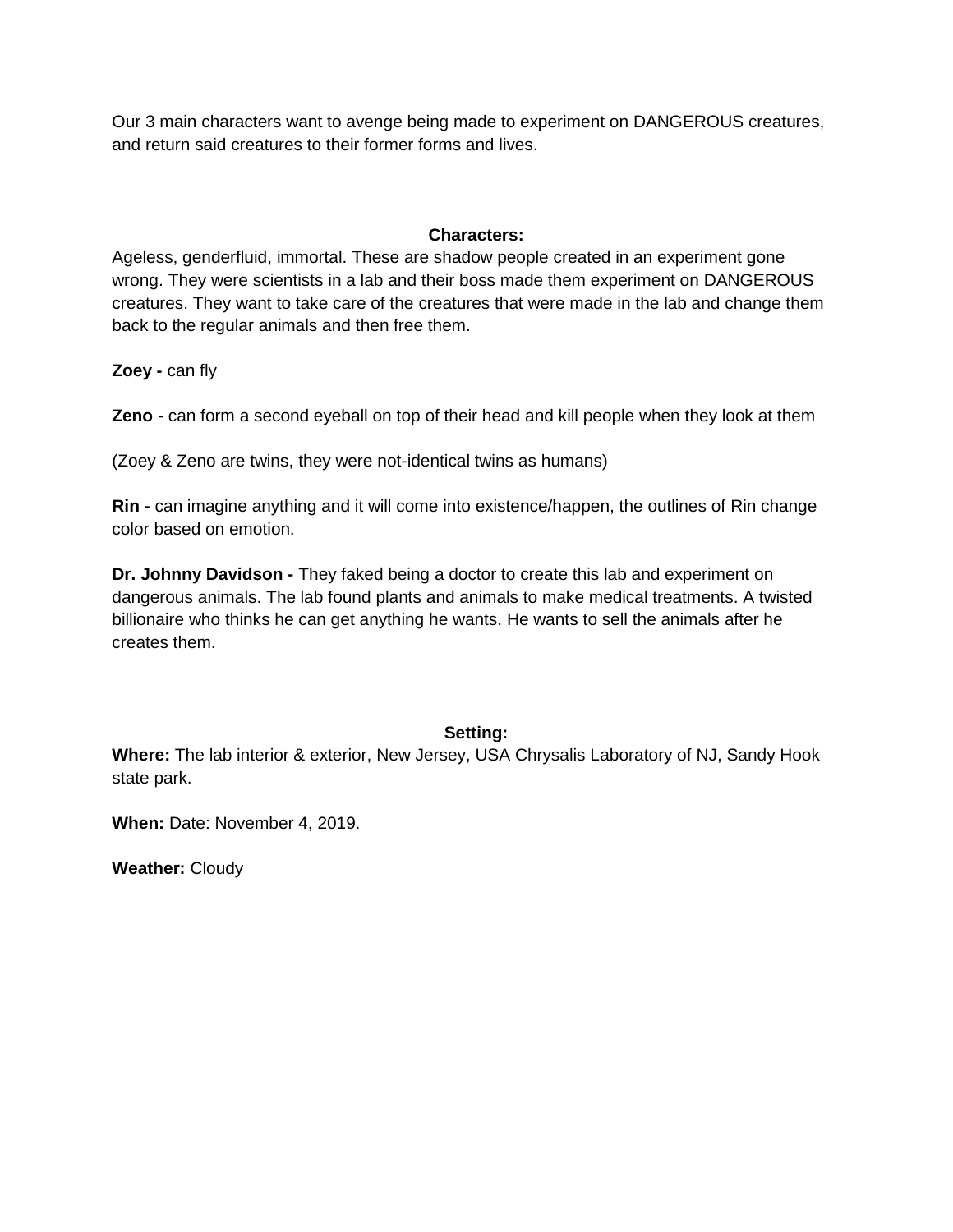**Scene 1** *(Inside the lab. Zoey, Zeno and Rin)*

Zoey: GOSH, I can't believe we fell for that.

Zeno: Yeah, I hate being a triangle. It's so annoying! Especially since people keep comparing me to some character in a show. It's called "Gravity Falls" or something.

> Zoey: Honestly, I don't mind my shape. I'm an eyeball! WITH WINGS!

> > *(Rin starts to turn blue.)*

Zeno: RIN, WHY ARE YOU BLUE!?

Zoey: I heard the outlines change colors! I'm pretty sure blue means stressed.

*(Rin nods yes*.*)*

Zeno: Well, we're all stressed. None of us wanted to be like this!

Zoey: No need to yell. It isn't our fault . . . Kind of . . .

> Zeno: Do you mean it IS kind of our fault?

> > Zoey: Don't deny it, we fell for it.

Zeno: WELL HE'S OUR BOSS, WE CAN'T JUST DENY IT! WE'D LOSE OUR JOBS.

(*Rin turns red, due to anger.)*

Rin: QUIET! IT WAS OUR FAULT ZENO, WE FELL FOR IT. WE FELL FOR IT ALL! HE WAS PLANNING THIS. CAN'T YOU ACCEPT THAT?!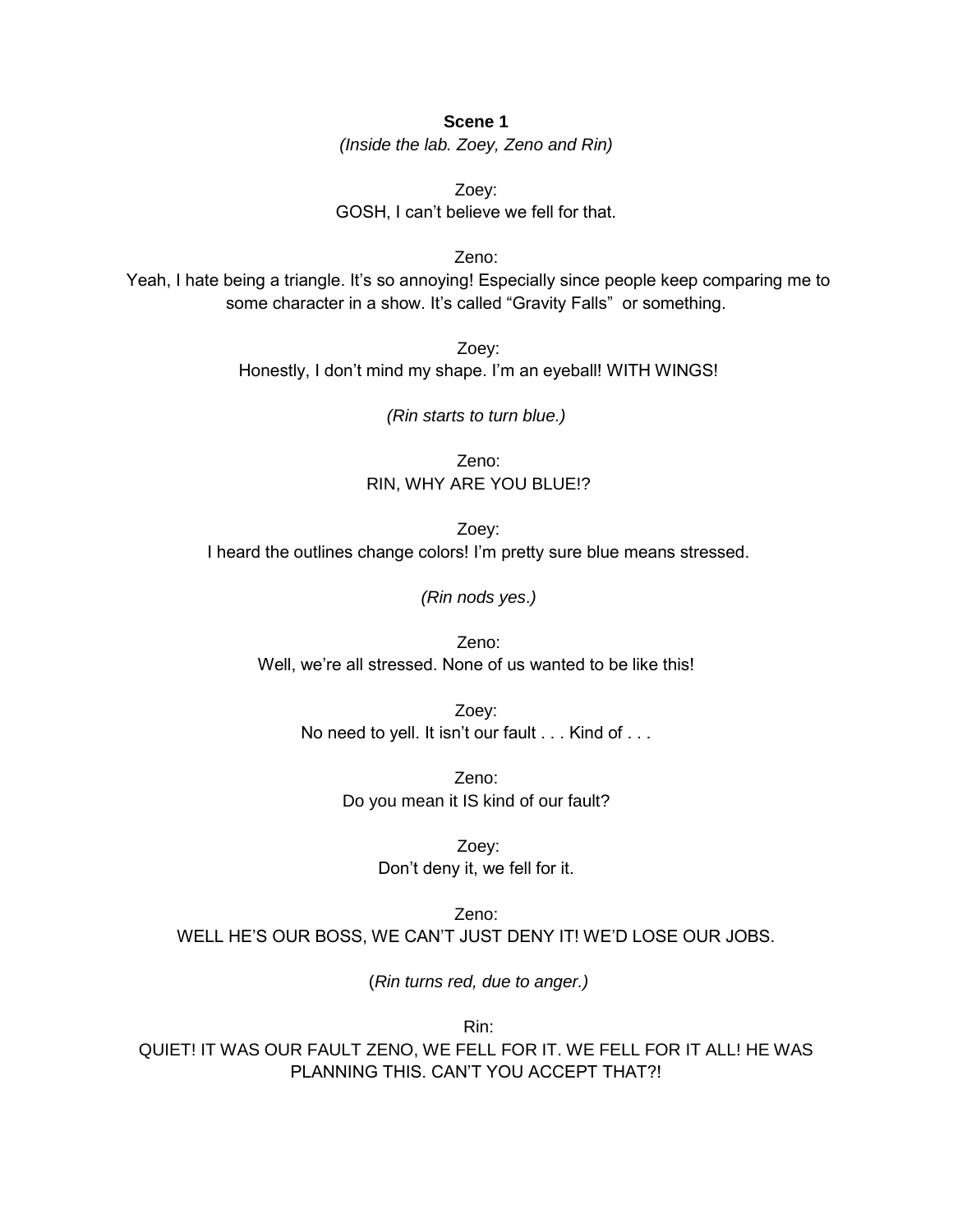*(Beat. Zeno goes silent.)*

# Zeno: I DON'T WANT TO ACCEPT IT.

Zoey: STOP YELLING! I CAN HEAR HIM COMING!

*(Everybody starts to work, or pretend.)*

Zoey:

*(whispers)* You look so foolish Zeno, WHY WOULD SOMEBODY BE PICKING UP PAPERS AND PLACING THEM DOWN OVER AND OVER AGAIN. IN THE SAME SPOT!

> Zeno: *(Whispers)* WELL I DON'T KNOW WHAT TO DO, I'M NERVOUS OKAY!

Dr. Johnny Davidson: BE QUIET, I COULD HEAR YOU FROM THE HALLWAY!

*(Everybody freezes.)*

Dr. Johnny Davidson: FINALLY. Some peace and quiet. So, how's the "work" going, are the animals finished yet?

> Zoey: YES SIR! *(Zoey salutes.)*

Dr. Johnny Davidson: Is that so? Let me see them.

# Zeno: O-Oh! Uhh, the animals are r-resting!

*(Rin turns purple and orange. Anxious and Scared.)*

Dr. Johnny Davidson (DJD): Yeah, uh-huh. Those colors on Rin say otherwise.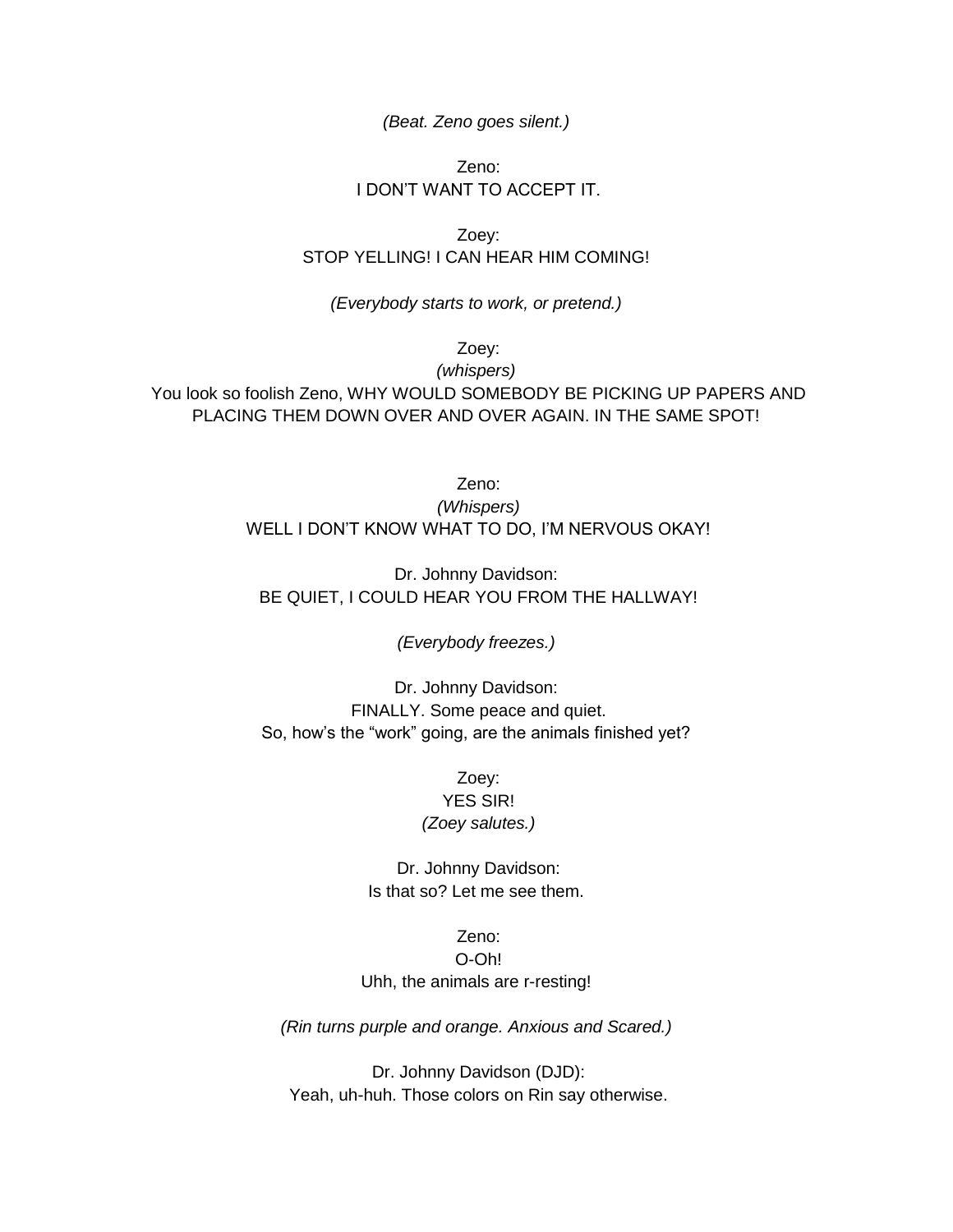*(Rin turns grey. They no longer know what to do.)*

DJD: CAUGHT YOU RED-HANDED, or should I say . . . GREY-HANDED!

Zoey: SORRY SIR! WE WERE BUSY, WE'LL GET TO IT SOON!

DJD: Busy with what? MESSING AROUND, DOING NOTHING I ASKED OF YOU?

Zoey: NO SIR! WE WERE JUST GETTING USED TO THESE . . . THINGS YOU'VE TURNED US INTO.

DJD: I'd call this an improvement. You look lots better than before. I have to go update the government. It BETTER be done before I'm back here. (*DJD exits the building.)*

> Rin: Finally, he's gone. I'll start working on releasing the animals.

Zeno: Oh cmon, it's ALL THE WAY ACROSS TOWN. We have time.

Zoey: Oh shush! Doesn't mean he was WALKING there. He always takes a car. Cmon, we have to help Rin.

> Zeno: Ugh, fine.

*(They all start getting to work. The 3 exit SL and re-enter carrying cardboard cutouts of animals. They run SR and throw them out the window. Repeat until all animals are free.)*

> Rin: Did that anteater just T-POSE?!

Zoey: I THINK IT FEELS THREATENED.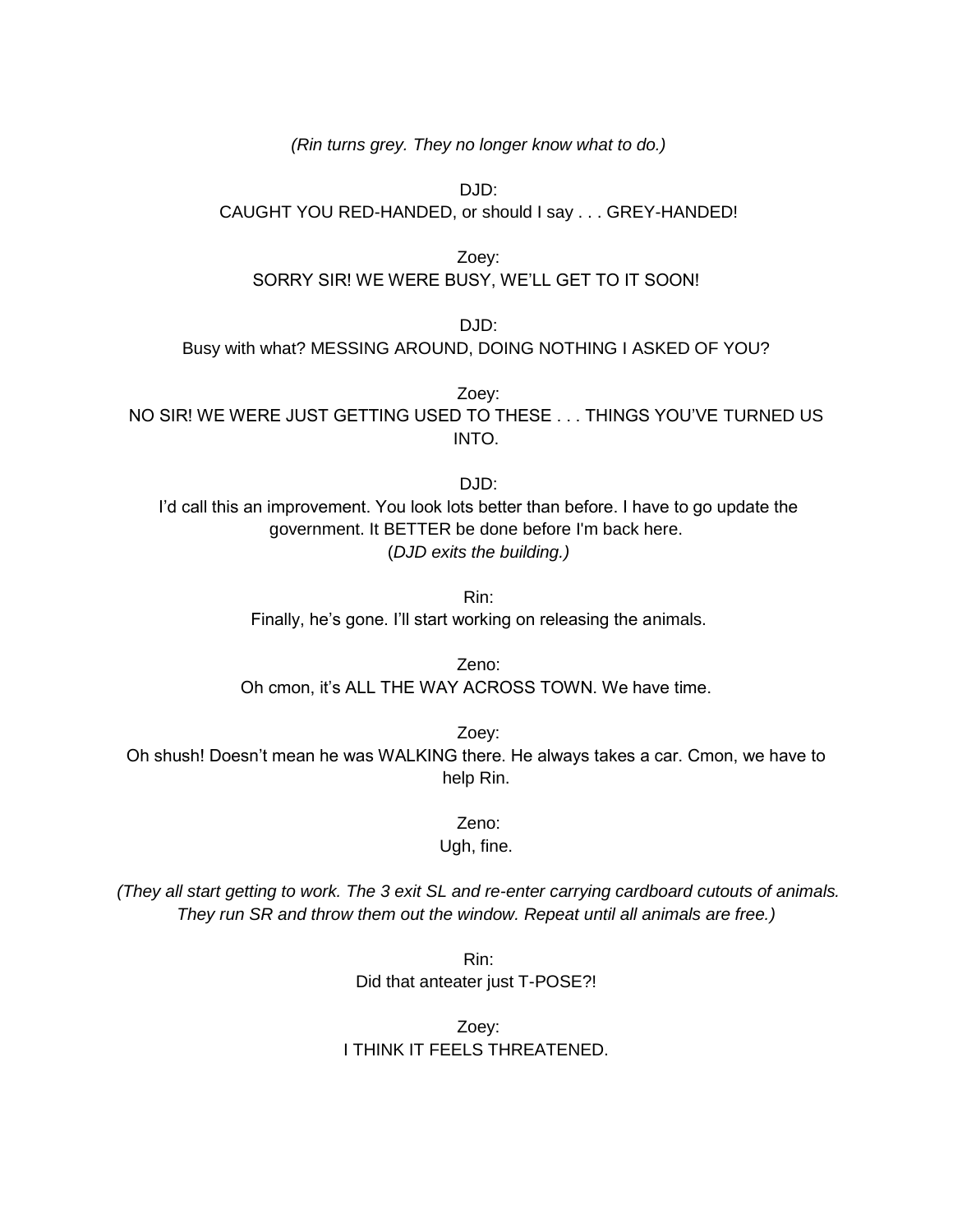Zeno: GIVE IT TO ME ALREADY, HE'S ALREADY COMING BACK BY NOW. (*Zeno throws the animals out the window)*

Zoey: BE MORE GENTLE! The animals are going to die if you keep doing that!

Zeno:

Oh please, those creatures would die anyway. Also, one already passed out from shock because of how we look!

Rin:

WHAT?!

Zoey: COME ON! Dr. Johnny will be here soon, look at the time!

 $DJD$ 

SO, I've been listening to everything. I didn't even leave and none of you noticed!

Rin: BUT WE HEARD YOUR CAR!

DJD: You nitwits! That was my brother!

*(Rin turns red and orange, angry and scared.)*

DJD: Awh, it seems as if Rin is scared, how cute.

Zoey: OH HUSH UP! YOUR SCARED YOURSELF, I CAN SEE YOUR EXPRESSION. DON'T ACT STRONG, YOU'LL ALWAYS BE PATHETIC!

> *(Dr. Johnny Davidson goes silent.) (Zeno starts to form a second eye.)*

> > Rin:

#### ZENO, NO!

*(Sparks started to appear around Dr Johnny Davidson.)*